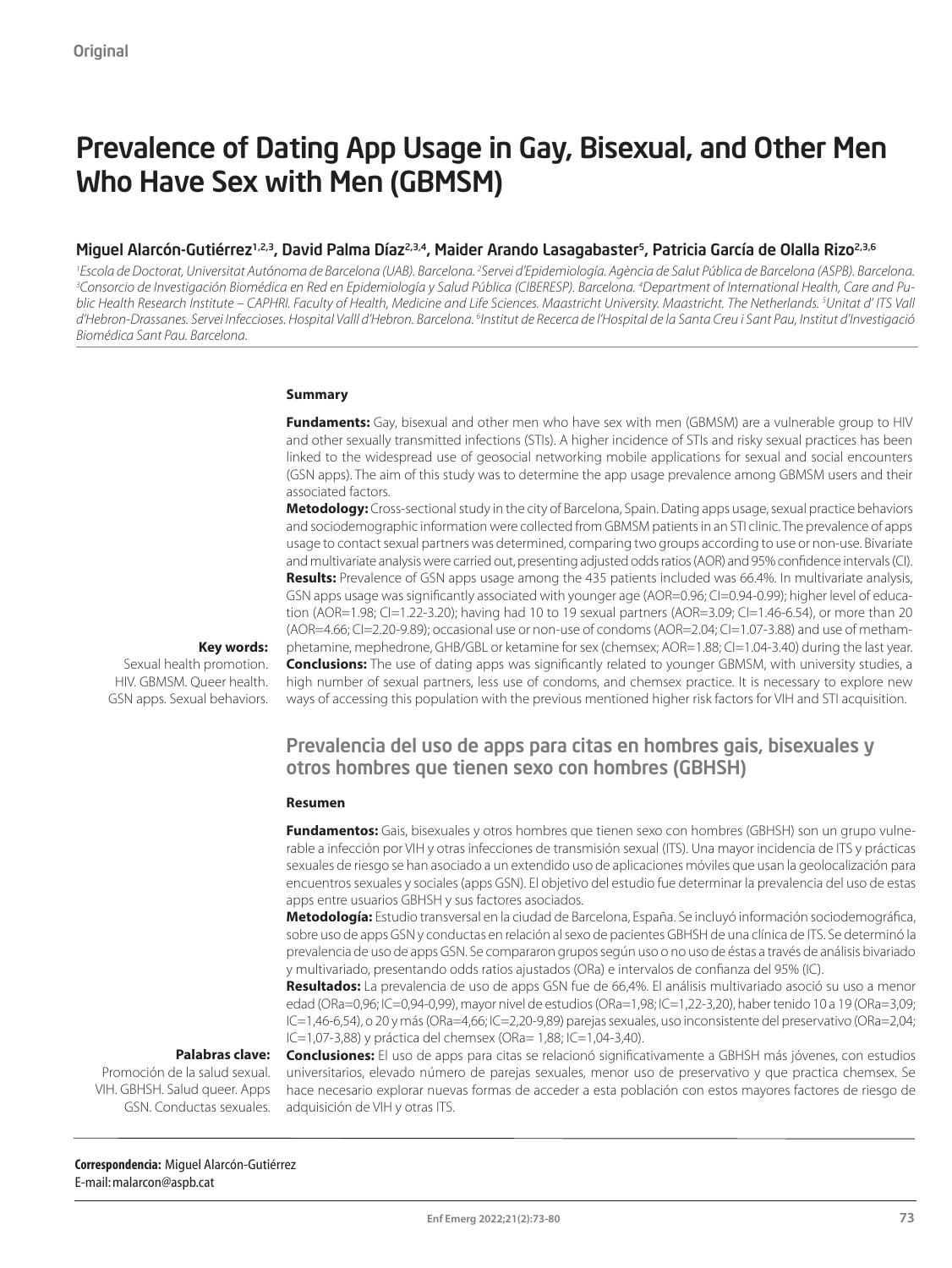## Introduction

The collective of gay, bisexuals and other men who have sex with men (GBMSM) presents an historical and persistent higher incidence of cases of HIV and other STIs<sup>1-4</sup>. In the last decade, the generalization of the use of mobile applications to facilitate sexual and social encounters (GSN for Geosocial networking apps), has impacted on the affective dynamics of various populations<sup>5-7</sup>. Although in this group its usage has been associated with an increase in STI diagnoses and risk practices for HIV and STI, such as a greater number of sexual partners, anal penetration without a condom or drugs use for sexual practice<sup>7-10</sup>.

There's different opinions about the relationship between the use of GSN apps and the presence of the risk factors mentioned above; wondering if the use of these is a confusing variable to the intention of not using condom, within a group that widely accesses these platforms<sup>11</sup>. On the one hand, the association between the GBMSM group and STI risk practices predates the usage of GSN apps, and responds to dynamics of socialization and community generation outside the normative social sphere. Those dynamics include encounters in public places (cruising), gay saunas or bars, in addition to emerging technologies such as advertisements in newspapers, phone lines or forum rooms at the beginning of the internet age<sup>12</sup>. Many times these forms of relations are the only possible option for interaction in contexts of discrimination and stigma<sup>4,6,9</sup>.

However, the ability to negotiate and carry out fleeting encounters in a short time, the high volume of users, or the freedom feeling existent on virtual platforms, such as showing a predilection for practices that are not socially accepted, could increase the risk to which users are exposed, especially young GBMSM who initiate interactions on these platforms<sup>9,13</sup>. Elements such as the greater availability for getting access to sex parties or drug sales, have evidenced an increase in sexualized drug consumption practices (chemsex) and their consequences, such as the effects of the problematic use of drugs such as methamphetamine and mephedrone, as well as the risks associated with intoxication by GHB/GBL14–16.

The reasons for apps usage are varied, and they do not always respond to an active search for sexual encounters<sup>17,18</sup>. In the same way, differences between the applications can result in completely different populations, finding subpopulations where the risk can be even greater, affecting the response level and effectiveness of interventions carried out within these platforms<sup>18-20</sup>.

The aim of this study was to determine the prevalence of use of "geosocial networking apps" for sexual and social encounters, in people identified as GBMSM in Barcelona, Spain, and factors related to its use.

## Material and method

#### **Design**

Cross-sectional study nested in a cohort who aimed to determine syphilis incidence between contacts of infected persons, carried out in the city of Barcelona, Spain, during year 2015 in a specialized STI clinic (Drassanes).

### Study population

The recruited participants were patients who presented syphilis symptoms and their contacts, who attended to the STI clinic between January and October 2015, 62.3% of them presented syphilis. During the visit, they were asked to participate in the study. Those interested and who signed the informed consent were included, receiving periodic controls in one year of follow-up. People under 18 years of age and those whose index case occurred more than three months before the visit were excluded.

The information was obtained directly by the clinic professional by computer, collecting sociodemographic variables, health history, and sexual behavior. All data were anonymized.

For selection of GBMSM patients, we used the variables *"gender"* and *"sexual orientation"* and selected male patients who answered *"homosexual"* and *"bisexual".*

### Analysis variables

Sociodemographic variables were collected: Age, gender, sexual orientation, country of born, employment status and educational level (none, primary, secondary or higher). Health variables were: previous HIV and other sexually transmitted infections diagnosis in life. Behavioral variables were all reported for last 12 months: condom usage for penetrative sex (always, frequently, occasionally, never), occasional sex partners number (no distinction for gender), and performing sex work. Chemsex was defined as the use of any of the following drugs before or during sexual practices: GHB/GBL, ketamine, methamphetamine, or mephedrone. In addition to performing a separate analysis for other drugs. Serosorting was defined as the selection of sexual partners according to their HIV status, and seroadaptation according to the question "Do you change your sexual practice to passive or active according to the serological status of your partner?".

As a dependent variable, the question *"contact mode of sexual partners in the last 12 months"* was divided between those who reported using GSN apps *("mobile application")* versus those who described other forms of contact (internet, cruising, sex clubs, cinemas, saunas, bars and discos, friends or acquaintances).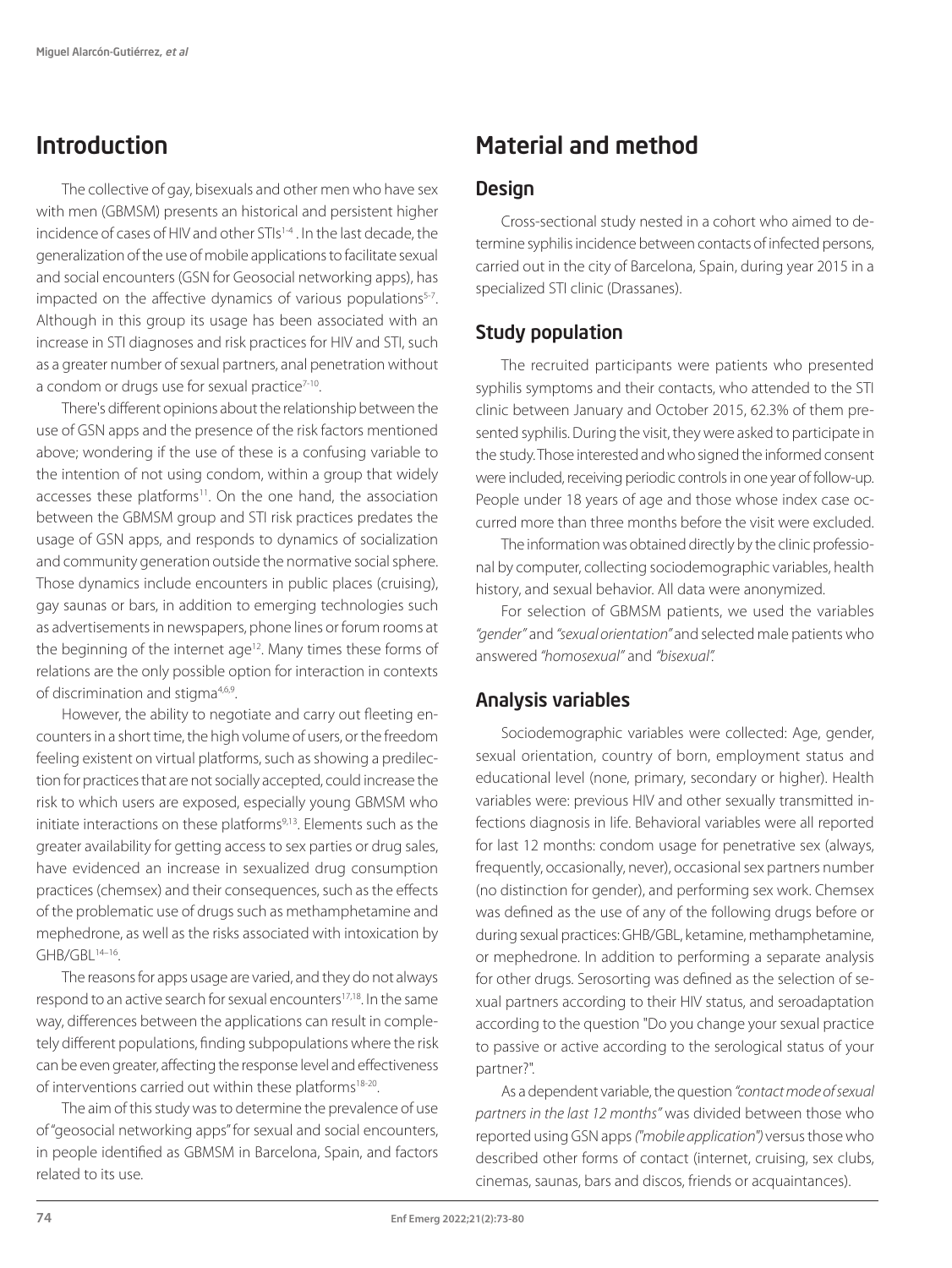### Statistical analysis

A descriptive analysis was carried out, presenting proportions for the categorical variables and medians with interquartile range (IQR) for the numerical ones. A bivariate analysis was also performed to compare the groups that used apps and those that did not, through Pearson's Chi square for categorical variables and U Mann-Whitney test for age variable, that had not normal distribution.

Finally, to identify variables associated with the use of the apps, a multivariate logistic regression model was performed. using the method of all possible equations. Adjusted OR (AOR) and 95% confidence intervals (95% CI) were calculated. The statistical package STATA-15® was used for the analysis.

#### Ethical considerations

The study was approved by the Hospital Vall d'Hebron Ethics Committee (PR(AG)297/2014). The participants signed the informed consent before participating. The information was processed following data storage procedures according to the Organic Law 3/2018, of December 5th, on the Protection of Personal Data and Guarantee of Digital Rights.

### **Results**

Table 1 shows main characteristics of the study population. The median age of the 435 participants was 36 years (IQR: 30-44), highlighting 66.4% reported use of apps for sex-social contacts, 66.7% of participants with university studies, 40.0% foreign-born, 38.2% HIV prevalence, 62.1% history of bacterial STIs. In addition, 42.9% reported 10 or more sexual partners in the last 12 months, 30.3% used a condom in all their sexual relations in the last 12 months and 33.8% reported chemsex practice during the last 12 months. Other ways used for sexual contacts were sex clubs (18.9%), public places or cruising (15.9%), Internet sites (37.7%), saunas (18.6%), and bars or clubs (39.8%). The mostly used substances before or during sex were Popper (34.0%), alcohol (27.1%), cannabis (24.8%) and GHB / GBL (23.2%).

In the bivariate analysis between use and not use of GSN apps (Table 1), it was significantly observed a lower age in app users (35.9 vs 38.0 years; p:0.038) and a higher quantity of sexual partners (having 10 to 19 partners: 15.2% vs 11.2% and 20 or more partners: 23.9% vs 10.4%; p < 0.001). Also presented occasional or never condom usage (28.4% vs 17.2%; p=0.063); serosorting practices (17.0% vs 7.5%; p=0.008); sero-adaptation (11.8% vs 5.2%; p=0.007); practicing sex work (6.9% vs 3.7%; p <0.001); and chemsex (31.5% vs 14.9%; p=0.001) during the last 12 months. Differences in country of birth, educational level, STI and HIV history were not significant. Furthermore, it was possible to identify a significantly higher use of all drugs among app users, of which the most used was Poppers (39.1% vs 24.6%; p=0.009) (Figure 1).

At multivariate level (Table 2), apps usage was associated with lower age (AOR=0.96; CI=0.94-0.99); higher level of education (AOR=1.98; CI=1.22-3.20); having had 10 to 19 (AOR=3.09; CI=1.46-6.54); or 20 and more (AOR=4.66; CI=2.20-9.89) sexual couples; occasional or non-condom use (AOR=2.04; CI=1.07- 3.88) and chemsex practice (AOR=1.88; CI=1.04-3.40) in the last 12 months.

### **Discussion**

This study compared for the first time differences in risk practices between app users versus other ways for contacting sexual partners in Barcelona. App users had a significantly higher number of sexual partners, less condom usage and more chemsex practice than those who did not use GSN apps. Although it cannot be affirmed that these associations are causal, these platforms concentrate a population that presents a higher frequency of risk practices.

Among the characteristics of participants, there was a high prevalence of users with previous HIV and STIs history, higher than the data registered in the general population $21$ . This could be related to the STI center's own characteristics, such as its efficiency in STI management and the trust of users. These could present a greater sensitivity to regular testing, which could underestimate any association. The high number of foreign-born people could be an over estimation element, as an increased risk of HIV described in migrant GBMSM22,23. On the other hand, similar sociodemographic characteristics has been found in national GBMSM population<sup>24</sup>.

The usage of GSN apps was associated with being younger and with a higher level of education, which is consistent with the literature<sup>18</sup>. The use of apps for casual encounters has also been described in non-GBMSM university students, proposing a secondary relationship to the fact that the penetrance of mobile technologies is higher in the younger population<sup>5,25</sup>. GSN app users were also associated with higher educational level, which could be explained by better adaptation to new technologies<sup>5</sup>. In this study, a consistently lower condom usage was observed among app users, which is consistent with other studies globally<sup>5,26</sup>. However, no differences were found in the prevalence of HIV/STI between both groups, a relationship that has been described in some studies, but has not been replicated in systematic reviews<sup>5,27</sup>.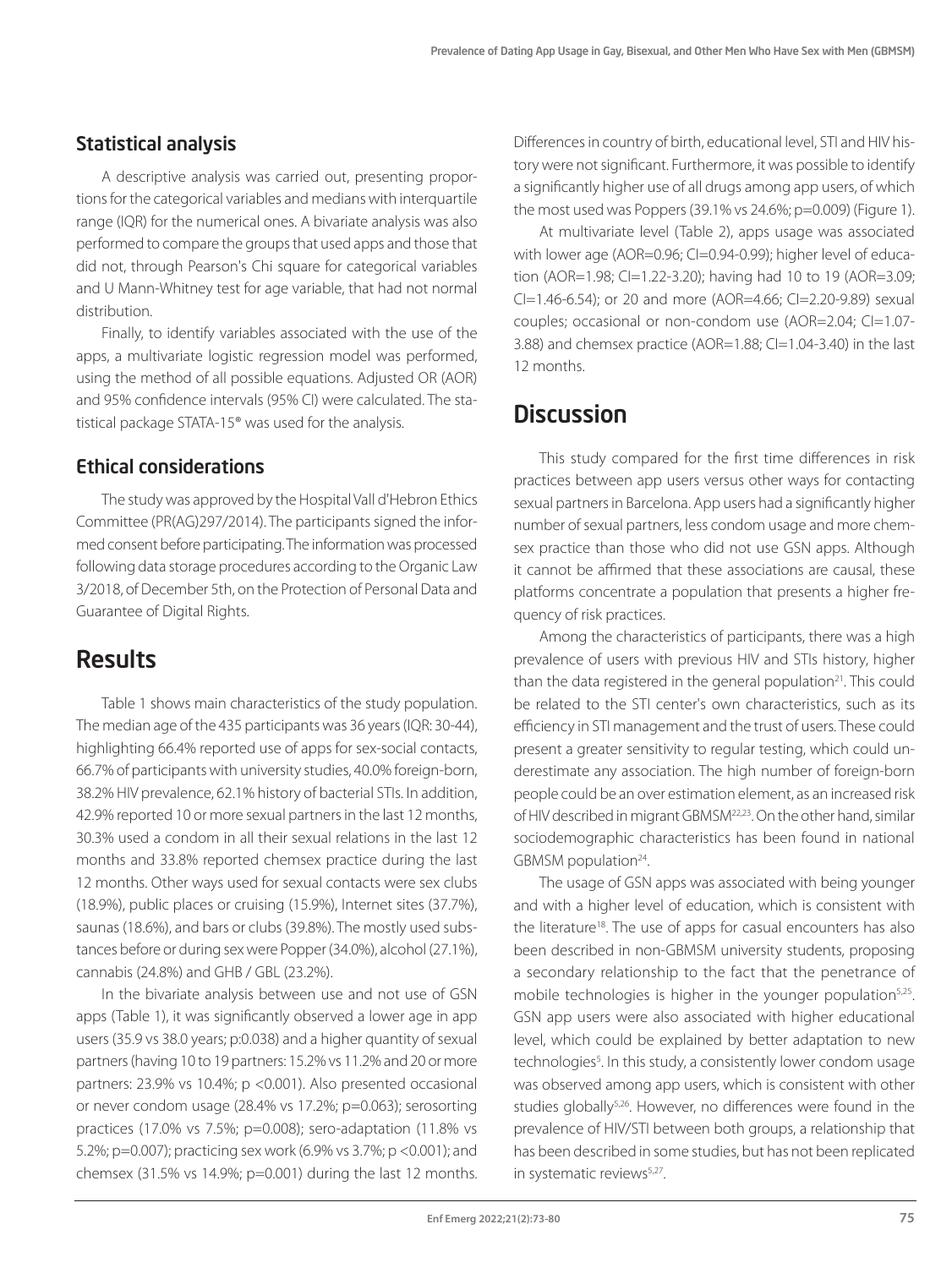**Table 1. Participants' characteristics and bivariate analysis according to GSN apps usage for social sexual encounters in GBMSM. Barcelona, Spain 2015.**

|                                                                                                                |                                   | <b>Total</b>                        | Do not use<br><b>GSN apps</b>   |                                      |                                   | <b>Use GSN</b><br>apps            |         |
|----------------------------------------------------------------------------------------------------------------|-----------------------------------|-------------------------------------|---------------------------------|--------------------------------------|-----------------------------------|-----------------------------------|---------|
|                                                                                                                | $\mathbf N$                       | $\%$                                | $\mathbf N$                     | $\%$                                 | ${\bf N}$                         | $\%$                              | $p^*$   |
| Age (median)<br>Country of birth                                                                               | 435                               | 36.3                                | 134                             | 38                                   | 289                               | 35.9                              | 0.038   |
| Spain<br>Foreign                                                                                               | 259<br>176                        | 59.5<br>40.5                        | 74<br>60                        | 55.2<br>44.8                         | 179<br>110                        | 61.9<br>38.1                      | 0.336   |
| <b>Educational level</b><br>Primary<br>Secundary<br>Higher<br>DK/DA                                            | 19<br>123<br>290<br>$\mathcal{E}$ | 4.4<br>28.3<br>66.7<br>0.7          | 6<br>49<br>77<br>$\overline{2}$ | 4.5<br>36.6<br>57.5<br>1.5           | 12<br>71<br>205<br>$\overline{1}$ | 4.2<br>24.6<br>70.9<br>0.3        | 0.147   |
| Bacterial STI during life<br>Yes<br><b>No</b><br>DK/DA<br><b>HIV</b> history                                   | 270<br>137<br>28                  | 62.1<br>31.5<br>6.4                 | 85<br>39<br>10                  | 63.4<br>29.1<br>7.5                  | 179<br>93<br>17                   | 61.9<br>32.2<br>5.9               | 0.839   |
| Yes<br><b>No</b><br>DK/DA                                                                                      | 166<br>255<br>14                  | 38.2<br>58.6<br>3.2                 | 47<br>81<br>6                   | 35.1<br>60.4<br>4.5                  | 117<br>165<br>$7\overline{ }$     | 40.5<br>57.1<br>2.4               | 0.273   |
| Anal penetration with occasional partners<br>Yes<br><b>No</b><br>DK/DA                                         | 371<br>44<br>20                   | 85.3<br>10.1<br>4.6                 | 106<br>22<br>6                  | 79.1<br>16.4<br>4.5                  | 262<br>16<br>11                   | 90.7<br>5.5<br>3.8                | < 0.001 |
| Number of occasional sex partners last 12 months<br>$01 - 04$<br>$05 - 09$<br>$10 - 19$<br>20 or more<br>DK/DA | 116<br>43<br>59<br>84<br>133      | 26.7<br>9.9<br>13.6<br>19.3<br>30.6 | 53<br>16<br>15<br>14<br>36      | 39.6<br>11.9<br>11.2<br>10.4<br>26.9 | 55<br>27<br>44<br>69<br>94        | 19<br>9.3<br>15.2<br>23.9<br>32.5 | < 0.001 |
| Condom use for anal sex last 12 months<br>Occasionally/never<br>Frequently<br>Always<br>DK/DA                  | 108<br>179<br>132<br>16           | 24.8<br>41.1<br>30.3<br>3.7         | 23<br>53<br>50<br>8             | 17.2<br>39.6<br>37.3<br>6            | 82<br>122<br>77<br>$8\,$          | 28.4<br>42.2<br>26.6<br>2.8       | 0.063   |
| Serosorting last 12 months<br>Yes<br>No<br>DK/DA                                                               | 59<br>256<br>120                  | 13.6<br>58.9<br>27.6                | 10<br>83<br>41                  | 7.5<br>61.9<br>30.6                  | 49<br>168<br>72                   | 17<br>58.1<br>24.9                | 0.008   |
| Seroadaptation last 12 months<br>Yes<br>No.<br>DK/DA                                                           | 41<br>256<br>138                  | 9.4<br>58.9<br>31.7                 | $\overline{7}$<br>77<br>50      | 5.2<br>57.5<br>37.3                  | 34<br>175<br>80                   | 11.8<br>60.6<br>27.7              | 0.007   |
| Sex Work last 12 months<br>Yes<br><b>No</b><br>DK/DA                                                           | 26<br>357<br>52                   | 6<br>82.1<br>12                     | 5<br>109<br>20                  | 3.7<br>81.3<br>14.9                  | 20<br>243<br>26                   | 6.9<br>84.1<br>9                  | < 0.001 |
| Chemsex last 12 months <sup>a</sup><br>Yes<br><b>No</b><br>DK/DA                                               | 113<br>317<br>5                   | 26<br>72.9<br>1.1                   | 20<br>114<br>$\overline{0}$     | 14.9<br>85.1<br>$\overline{0}$       | 91<br>195<br>3                    | 31.5<br>67.5<br>$\overline{1}$    | 0.001   |
| Drug use for sex last 12 months <sup>b</sup><br>Yes<br><b>No</b><br>DK/DA                                      | 233<br>197<br>5                   | 53.6<br>45.3<br>1.1                 | 60<br>74<br>$\sqrt{a}$          | 44.8<br>55.2<br>$\circ$              | 170<br>116<br>$\mathcal{E}$       | 58.8<br>40.1<br>$\overline{1}$    | < 0.001 |

\*Chi-square test for categorical variables and U Mann-Whitney test for numerical.

a Use of Methamphetamine, GBL/GHB or Mephedrone before or during sex.

b Use of any drug before or during sex.

DK/DA: Do not know/ Do not answer.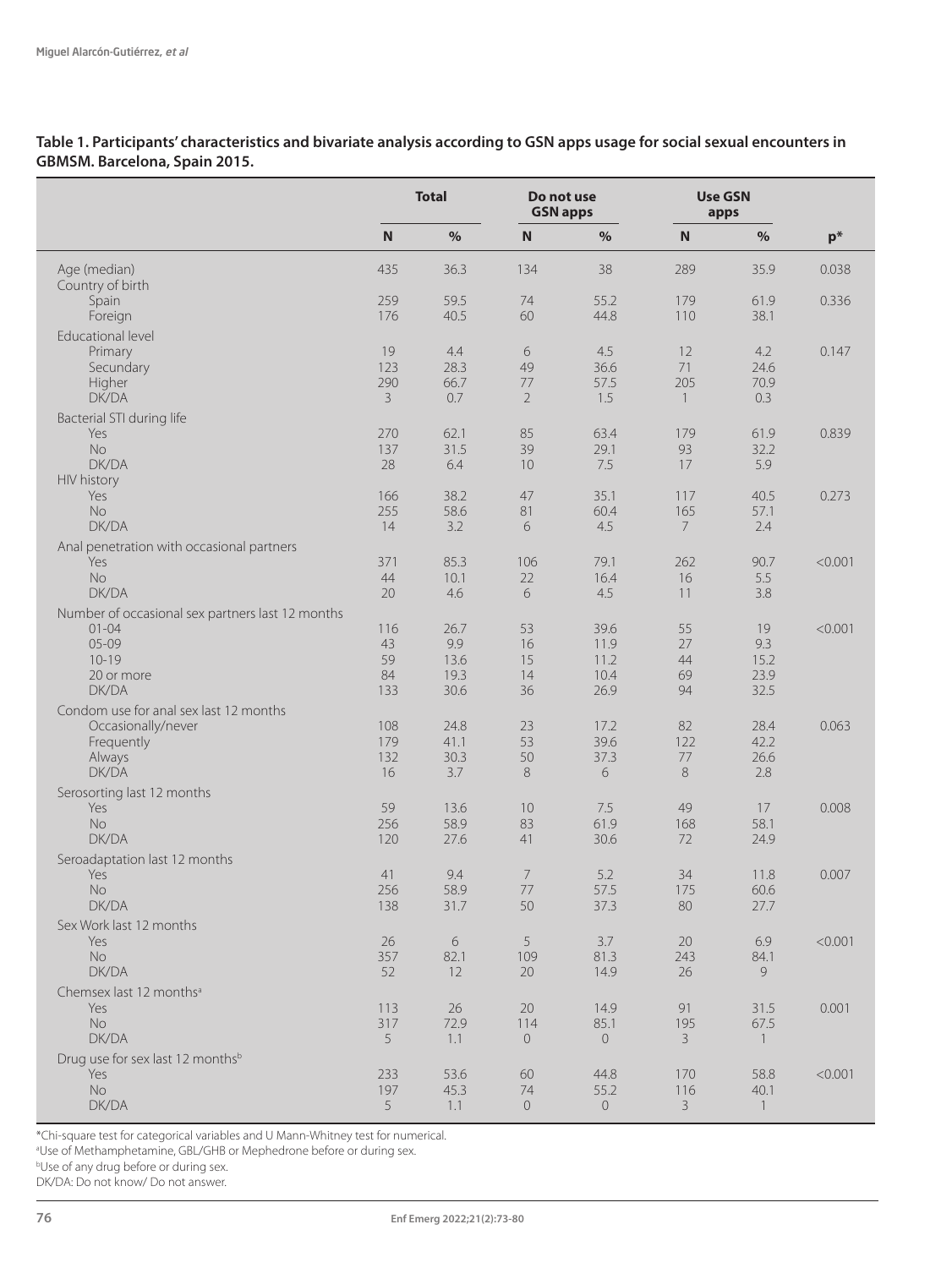



P value <0.001 in all variables.

**Table 2. Factors associated to apps usage for social sex encounters in GBMSM (N=435). Multivariate analysis. Barcelona, Spain 2015.**

|                                                         | AOR* | CI 95%         | p       |
|---------------------------------------------------------|------|----------------|---------|
| Age                                                     | 0.96 | $0.94 - 0.99$  | 0.005   |
| Educational level                                       |      |                |         |
| Secundary or less                                       |      |                |         |
| Higher                                                  | 1.98 | $1.22 - 3.20$  | 0.005   |
| DK/DA                                                   | 0.99 | $0.08 - 12.38$ | 0.992   |
| Number of occasional sex partners in the last 12 months |      |                |         |
| $1 - 4$                                                 |      |                |         |
| $5 - 9$                                                 | 1.98 | $0.92 - 4.29$  | 0.083   |
| $10 - 19$                                               | 3.09 | $1.46 - 6.54$  | 0.003   |
| 20 or more                                              | 4.66 | $2.20 - 9.89$  | < 0.001 |
| <b>DK/DA</b>                                            | 2.46 | $1.35 - 4.45$  | 0.003   |
| Condom use for anal sex                                 |      |                |         |
| Always                                                  |      |                |         |
| Frequently                                              | 1.29 | $0.77 - 2.16$  | 0.335   |
| Occasionally/never                                      | 2.04 | $1.07 - 3.88$  | 0.029   |
| Chemsex <sup>a</sup>                                    |      |                |         |
| <b>No</b>                                               | 1.00 |                |         |
| Yes                                                     | 1.88 | $1.04 - 3.40$  | 0.038   |

\*OR adjusted for age, educational level, number of sexual partners, condom usage, and Chemsex practice. a Use of Methamphetamine, GBL / GHB or Mephedrone before or during sex.

DK/DA: Do not know/ Do not answer.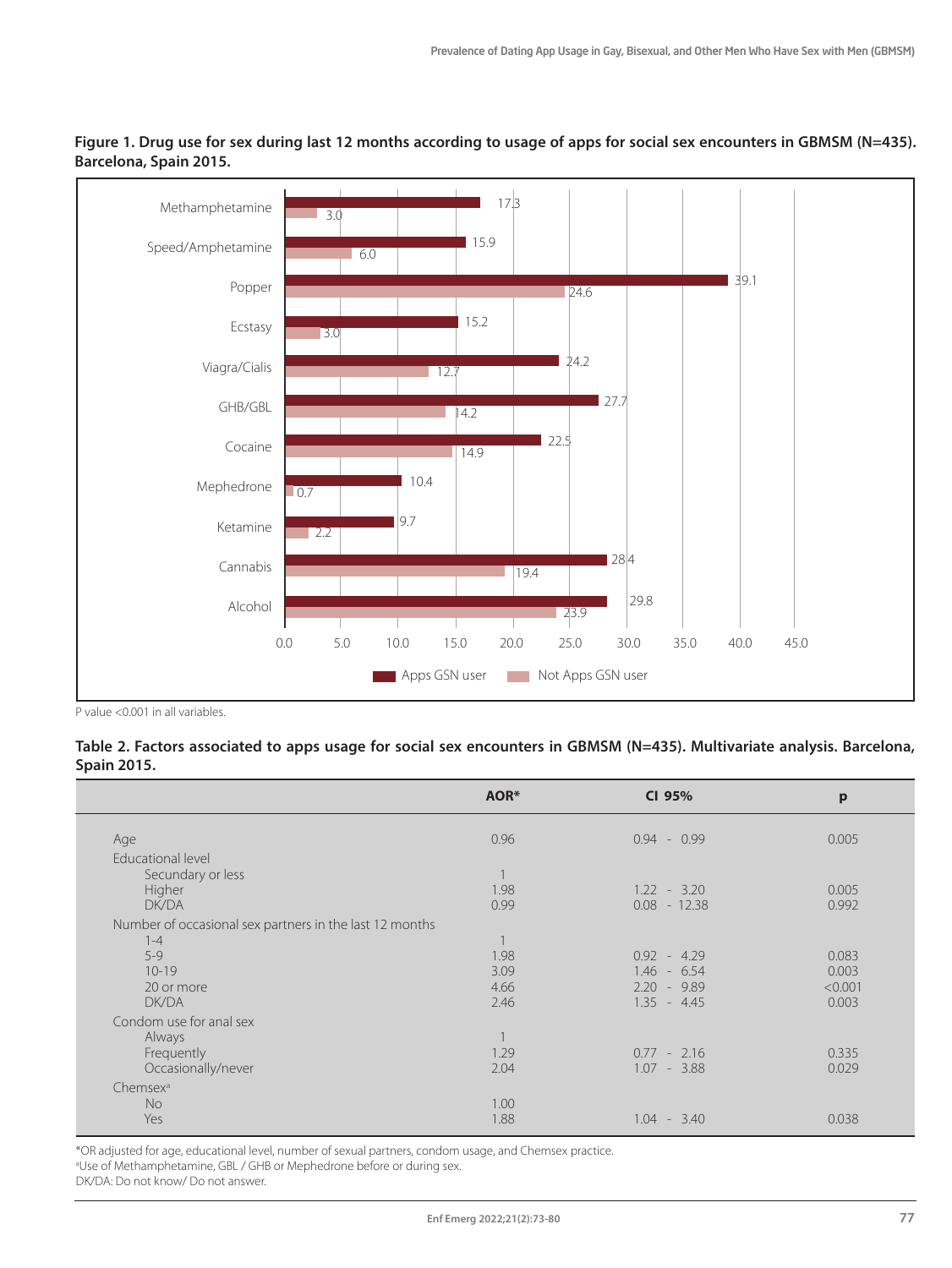The highest number of sexual partners described in this study is consistent with previous evidence<sup>5</sup>. Among the reasons for this difference, Choi *et al,* proposed theories of the ability to concretize immediate and very close encounters<sup>9,28</sup>. The city of Barcelona is a common destination for GBMSM migration and tourism, increasing the offer of users on the apps<sup>29</sup>. Similarly, features of the GSN app, such as the ability to update nearby users based on GPS position, and notifications about profile visits and messages, could increase the integration of gambling behaviors in sexual practices<sup>30,31</sup>.

In the present study, it was observed that app users have a significantly higher consumption of drugs, being those specific for chemsex practice of special interest. The association between chemsex and the apps usage is widely described in recent studies, however the association between GBMSM and the problematic use of alcohol and recreational drugs predates the appearance of these<sup>8,10,32</sup>. Furthermore, these platforms can facilitate the ability to instantly and closely access to drugs or sex parties, significantly impacting the increase in chemsex<sup>14,18</sup>. For this reason, it is plausible that the causality is inverse and it is more likely that users who seek for chemsex practices or sex parties, use these platforms to facilitate encounters more quickly, thus supporting the gratification found on the apps<sup>9</sup>. Although not all users seek to acquire drugs as the objective of using these platforms, the high supply can normalize the cultural perception of consumption, especially in young GBMSM18. In addition, it is likely that the same user may present different practices within the app after having consumed alcohol or drugs, increasing their exposure to higher risk situations<sup>33</sup>.

In bivariate analysis, a higher prevalence of serosorting, seroadaptation, and sex work practices were observed among app users. In general, serosorting practices can be effective in monogamous couples who carry out a periodic examination or where both parties have a knowledge of their serological status, but a risk can be presented in front of occasional couples, in contexts of immediacy or furtiveness of relationships, especially if they occur under the influence of alcohol or drugs<sup>34</sup>. Therefore, it may be important to discuss it during sexual counseling, or to be considered for the development of new preventive strategies through these platforms, combined with strategies that include knowledge and access to Pre-ExPosure (PrEP) and Post-Exposure Prophylaxis (PEP). In relation to sex work, these platforms grant greater freedom, security and independence to those who carry out this activity $35$ .

Among the limitations of this study, the population was recruited in a STI clinic setting, so there may be a selection bias, although we consider that it is better than online recruitment for the purpose of this article, because the need of having individuals who do not use GSN apps. It could be made a comparison with the Spanish population in the largest EMIS questionnaire, where GBMSM population reported similar sociodemographic characteristics, but slightly younger (median age 33,1 years) and very lower prevalence of previous STI24. Additionally, people who access health services tend to have better health indicators and greater self-care practices, which may not represent vulnerable populations that do not access these services as the general GBMSM population<sup>36</sup>. Access to GSN apps requires a Smartphone and the use of mobile data, which can result in economic inequality compared to other forms of contact, however, the massification of mobile technologies at affordable prices suggests that this inequality may have actually decreased<sup>37</sup>.

Among the strengths of this study, the scarcity of previous research that compares the differences between those who use GSN apps and those who use other ways to flirt in Spain stands out. The GSN apps are one more tool, within the multiple options, to access sexual and social contacts, both for GBMSM people and for the general population. They have a positive impact in territories where the public expression of sexual orientation can have consequences for the integrity of its users, in addition to facilitating the expression of serological status in HIV-positive people38. GSN apps are often GBMSM youth's first contact with peers and associated culture<sup>18</sup>. Its use for the dissemination of preventive messages has proven to be very effective, making it a very positive tool for future interventions in sexual health<sup>39</sup>. Maintaining ethical considerations around the usage of digital data, and remembering the importance of understanding the variability of platforms according to the context and territory where the intervention is planned to be carried out<sup>40–42</sup>.

## **Conclusions**

This study relates the use of apps for sexual and social contacts (GSN apps) to younger GBMSM; with university studies; high number of sexual partners; less use of condoms; and who practice chemsex. Considering this, a higher risk population can be identified.

The role of health professionals and groups related to prevention who assist users of these apps should be the early search for vulnerabilities and linkage to health systems, generating spaces for reducing risk that allow safe practices to be carried out. Therefore, it is necessary to explore different ways to access this population.

### Conflict of interest

No competing financial interests exist.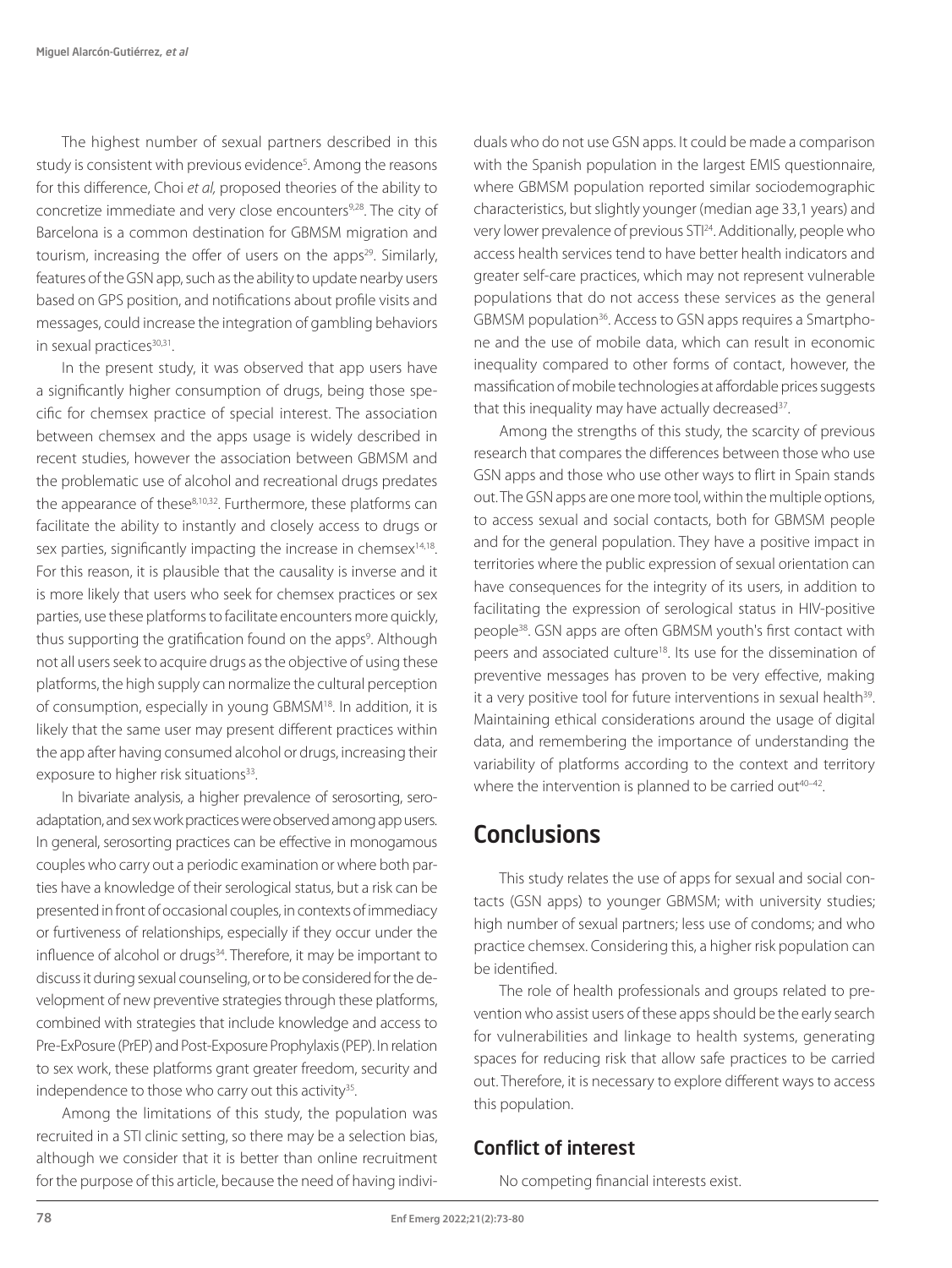## Bibliography

- 1. MacGregor L, Kohli M, Looker KJ, *et al.* Chemsex and diagnoses of syphilis, gonorrhoea and chlamydia among men who have sex with men in the UK: a multivariable prediction model using causal inference methodology. *Sex Transm Infect*. 2021;054629. doi:10.1136/ sextrans-2020-054629
- 2. European Centre for Disease Prevention and Control. HIV/AIDS surveillance in Europe 2019 data. 2020. doi:10.2900/073965
- 3. WHO. Consolidated guidelines on HIV prevention, diagnosis, treatment and care for key populations. *WHO Guidel.* 2014;(July):184. http:// apps.who.int/iris/bitstream/10665/128048/1/9789241507431\_eng. pdf?ua=1.
- 4. Grov C, Stief M, Westmoreland DA, MacCrate C, Mirzayi C, Nash D. Maximizing Response Rates to Ads for Free At-Home HIV Testing on a Men-for-Men Geosocial Sexual Networking App: Lessons Learned and Implications for Researchers and Providers. *Health Educ Behav.*  2020;47(1):5-13. doi:10.1177/1090198119893692
- 5. Castro Á, Barrada JR. Dating apps and their sociodemographic and psychosocial correlates: A systematic review. *Int J Environ Res Public Health*. 2020;17(18):1-25. doi:10.3390/ijerph17186500
- 6. Hobbs M, Owen S, Gerber L. Liquid love? Dating apps, sex, relationships and the digital transformation of intimacy. *J Sociol.*  2017;53(2):271-84. doi:10.1177/1440783316662718
- 7. Zou H, Fan S. Characteristics of Men Who Have Sex With Men Who Use Smartphone Geosocial Networking Applications and Implications for HIV Interventions: A Systematic Review and Meta-Analysis. *Arch Sex Behav.* 2017;46(4):885-894. doi:10.1007/s10508-016-0709-3
- 8. Beymer M, Weiss R, Bolan R, *et al.* Sex on demand: geosocial networking phone apps and risk of sexually transmitted infections among a cross-sectional sample of men who have sex with men in Los Angeles County. *Sex Transm Infect.* 2014;90(7):567-72. doi:10.1136/ sextrans-2013-051494
- 9. Choi EPH, Chow EPF, Wan EYF, Wong WCW, Wong JYH, Fong DYT. The safe use of dating applications among men who have sex with men: A study protocol for a randomised controlled trial to evaluate an interactive web-based intervention to reduce risky sexual behaviours. *BMC Public Health*. 2020;20(1):1-7. doi:10.1186/ s12889-020-08914-z
- 10. Murphy M, Tao J, Goedell WC, *et al.* Characterizing substance use among men who have sex with men presenting to a sexually transmitted infection clinic. *Int J STD AIDS.* 2021;32(4):314-21. doi:10.1177/0956462420965076
- 11. Liau A, Millett G, Marks G. Meta-analytic examination of online sex-seeking and sexual risk behavior among men who have sex with men. *Sex Transm Dis.* 2006;33(9):576-84. doi:10.1097/01. olq.0000204710.35332.c5
- 12. Mowlabocus S, Harbottle J. *Reaching Out Online: Digital Literacy, and the Uses of Social Media in Health Promotion*. London; 2014. http://2plqyp1e0nbi44cllfr7pbor.wpengine.netdna-cdn.com/ files/2013/07/Reaching-Out-Online-Final-Report.pdf. Accessed October 3, 2016.
- 13. Ko N-Y, Tseng P-C, Huang Y-C, Chen Y-C, Hsu S-T. Seeking sex partners through the internet and mobile phone applications among men

who have sex with men in Taiwan Seeking sex partners through the internet and mobile phone applications among men who have sex with men in Taiwan. 2016;28(7):927-31. doi:10.1080/09540121. 2015.1131969

- 14. Soriano Ocón R. El chemsex y sus vínculos con el uso de aplicaciones de geolocalización entre hombres que tienen sexo con hombres en España: un análisis etnográfico virtual. R*ev Multidiscip del Sida.* 2017(11):8-20. https://www.revistamultidisciplinardelsida. com/el-chemsex-y-sus-vinculos-con-el-uso-de-aplicaciones-degeolocalizacion-entre-hombres-que-tienen-sexo-con-hombresen-espana-un-analisis-etnografico-virtual/.
- 15. Donnadieu-Rigole H, Peyrière H, Benyamina A, Karila L. Complications Related to Sexualized Drug Use: What Can We Learn From Literature? *Front Neurosci.* 2020;14:1-8. doi:10.3389/fnins.2020.548704
- 16. Corkery JM, Loi B, Claridge H, *et al.* Gamma hydroxybutyrate (GHB), gamma butyrolactone (GBL) and 1,4-butanediol (1,4-BD; BDO): A literature review with a focus on UK fatalities related to non-medical use. *Neurosci Biobehav Rev.* 2015;53:52-78. doi:10.1016/j.neubiorev.2015.03.012
- 17. Grov C, Breslow AS, Newcomb ME, Rosenberger JG, Bauermeister JA. Gay and bisexual men's use of the Internet: research from the 1990s through 2013. *J Sex Res*. 2014;51(4):390-409. doi:10.1080/00 224499.2013.871626
- 18. European Centre for Disease Prevention and Control. *Understanding the Impact of Smartphone Applications on STI/HIV Prevention among Men Who Have Sex with Men in the EU/EEA.* Stockholm; 2015. https:// www.ecdc.europa.eu/sites/default/files/media/en/publications/ Publications/impact-smartphone-applications-sti-hiv-preventionamong-men-who-have-sex-with-men.pdf.
- 19. Sun CJ, Stowers J, Miller C, Bachmann LH, Rhodes SD. Acceptability and feasibility of using established geosocial and sexual networking mobile applications to promote HIV and STD testing among men who have sex with men. *AIDS Behav.* 2015;19(3):543-52. doi:10.1007/ s10461-014-0942-5
- 20. Duncan DT, Park SH, Goedel WC, Sheehan DM, Regan SD, Chaix B. Acceptability of smartphone applications for global positioning system (GPS) and ecological momentary assessment (EMA) research among sexual minority men. *PLoS One.* 2019;14(1):e0210240. doi:10.1371/journal.pone.0210240
- 21. Unidad de Vigilancia de VIH y Comportamientos de Riesgo. *Vigilancia Epidemiológica Del VIH y Sida En España 2019: Sistema de Información Sobre Nuevos Diagnósticos de VIH y Registro Nacional de Casos de Sida.* Madrid; 2021. https://www.mscbs.gob.es/ciudadanos/enfLesiones/ enfTransmisibles/sida/vigilancia/Informe\_VIH\_SIDA\_20201130.pdf.
- 22. Reyes-Urueña JM, Campbell CNJ, Vives N, *et al.* Estimating the HIV undiagnosed population in Catalonia, Spain: Descriptive and comparative data analysis to identify differences in MSM stratified by migrant and Spanish-born population. *BMJ Open.* 2018;8(2):1-9. doi:10.1136/bmjopen-2017-018533
- 23. Alvarez-Del Arco D, Fakoya I, Thomadakis C, *et al.* High levels of postmigration HIV acquisition within nine European countries. *Aids.*  2017;31(14):1979-1988. doi:10.1097/QAD.0000000000001571
- 24. Ministerio de Sanidad Servicios Sociales e Igualdad. *Encuesta Europea Para Hombres Que Tienen Relaciones Sexuales Con Hombres (EMIS): Resultados En España.* Madrid; 2013.